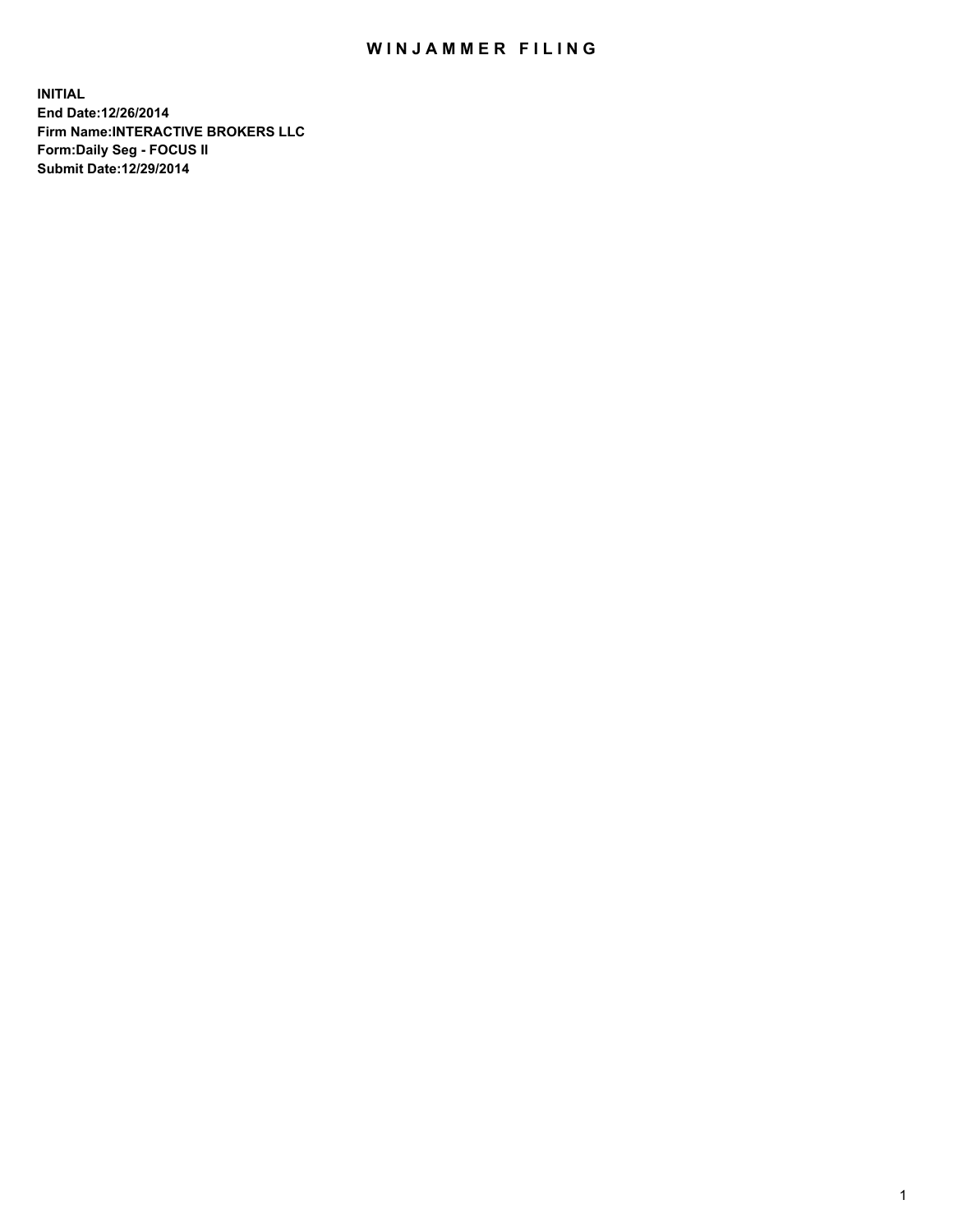## **INITIAL End Date:12/26/2014 Firm Name:INTERACTIVE BROKERS LLC Form:Daily Seg - FOCUS II Submit Date:12/29/2014 Daily Segregation - Cover Page**

| Name of Company<br><b>Contact Name</b><br><b>Contact Phone Number</b><br><b>Contact Email Address</b>                                                                                                                                                                                                                          | <b>INTERACTIVE BROKERS LLC</b><br><b>Michael Ellman</b><br>203-422-8926<br>mellman@interactivebrokers.co<br>$m$ |
|--------------------------------------------------------------------------------------------------------------------------------------------------------------------------------------------------------------------------------------------------------------------------------------------------------------------------------|-----------------------------------------------------------------------------------------------------------------|
| FCM's Customer Segregated Funds Residual Interest Target (choose one):<br>a. Minimum dollar amount: ; or<br>b. Minimum percentage of customer segregated funds required:% ; or<br>c. Dollar amount range between: and; or<br>d. Percentage range of customer segregated funds required between:% and%.                         | $\overline{\mathbf{0}}$<br>0<br>155,000,000 245,000,000<br>0 <sub>0</sub>                                       |
| FCM's Customer Secured Amount Funds Residual Interest Target (choose one):<br>a. Minimum dollar amount: ; or<br>b. Minimum percentage of customer secured funds required:% ; or<br>c. Dollar amount range between: and; or<br>d. Percentage range of customer secured funds required between:% and%.                           | $\overline{\mathbf{0}}$<br>0<br>80,000,000 120,000,000<br>0 <sub>0</sub>                                        |
| FCM's Cleared Swaps Customer Collateral Residual Interest Target (choose one):<br>a. Minimum dollar amount: ; or<br>b. Minimum percentage of cleared swaps customer collateral required:% ; or<br>c. Dollar amount range between: and; or<br>d. Percentage range of cleared swaps customer collateral required between:% and%. | $\overline{\mathbf{0}}$<br>$\underline{\mathbf{0}}$<br>0 <sub>0</sub><br>0 <sub>0</sub>                         |
| Current ANC:on<br><b>Broker Dealer Minimum</b><br>Debit/Deficit - CustomersCurrent AmountGross Amount<br>Domestic Debit/Deficit<br>Foreign Debit/Deficit                                                                                                                                                                       | 2,420,186,529 26-DEC-2014<br>300,104,132<br>5,800,056<br>4,912,096 0                                            |
| Debit/Deficit - Non CustomersCurrent AmountGross Amount<br>Domestic Debit/Deficit<br>Foreign Debit/Deficit<br>Proprietary Profit/Loss<br>Domestic Profit/Loss                                                                                                                                                                  | 0 <sub>0</sub><br>0 <sub>0</sub><br>$\overline{\mathbf{0}}$                                                     |
| Foreign Profit/Loss<br>Proprietary Open Trade Equity<br>Domestic OTE<br>Foreign OTE<br><b>SPAN</b><br><b>Customer SPAN Calculation</b>                                                                                                                                                                                         | $\overline{\mathbf{0}}$<br>$\underline{\mathbf{0}}$<br><u>0</u><br>1,064,223,749                                |
| Non-Customer SPAN Calcualation<br>Proprietary Capital Charges<br>Minimum Dollar Amount Requirement<br>Other NFA Dollar Amount Requirement                                                                                                                                                                                      | 27,212,550<br><u>0</u><br>20,000,000 [7465]<br>21,436,874 [7475]                                                |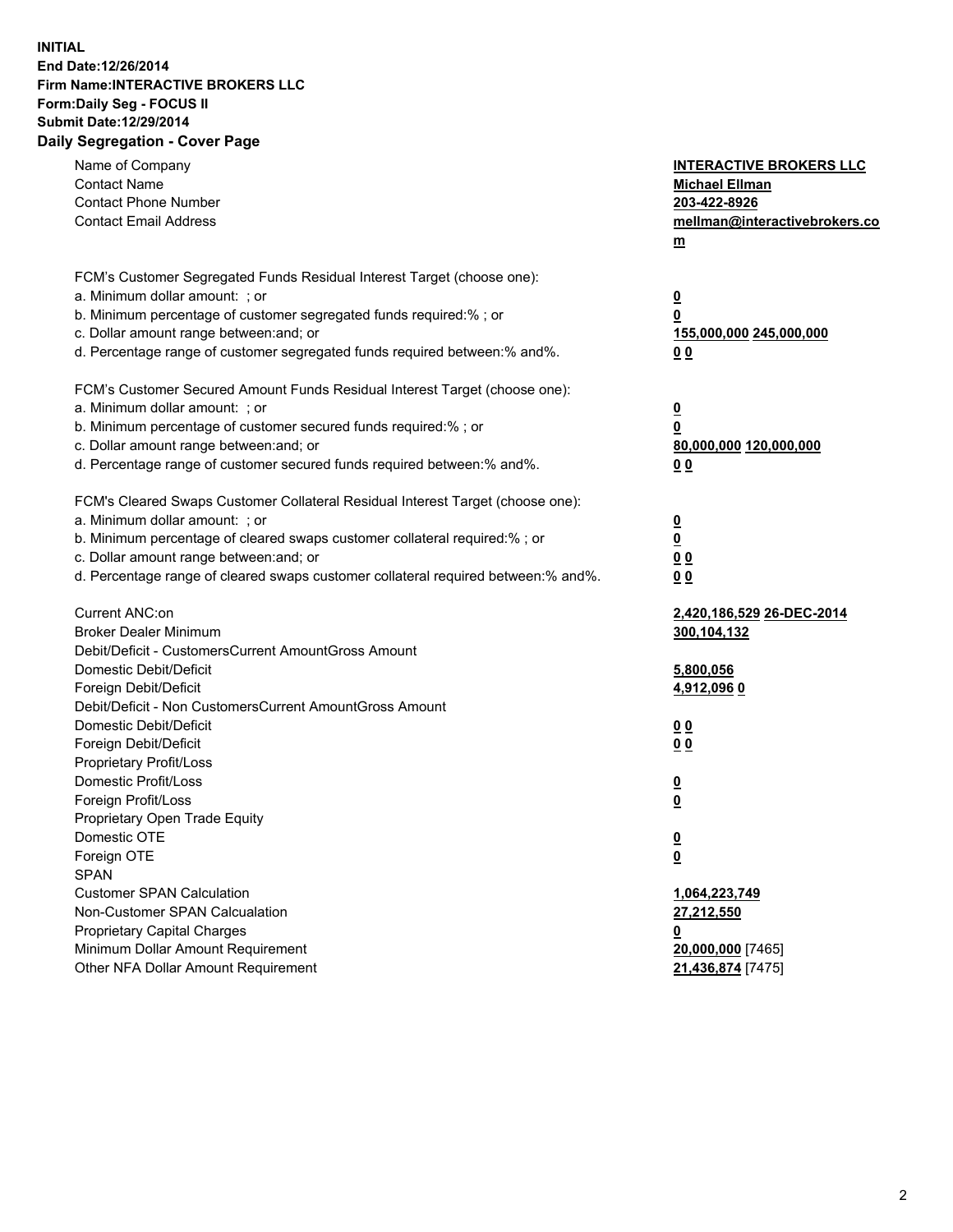## **INITIAL End Date:12/26/2014 Firm Name:INTERACTIVE BROKERS LLC Form:Daily Seg - FOCUS II Submit Date:12/29/2014 Daily Segregation - Secured Amounts**

|     | Foreign Futures and Foreign Options Secured Amounts                                                        |                                                |
|-----|------------------------------------------------------------------------------------------------------------|------------------------------------------------|
|     | Amount required to be set aside pursuant to law, rule or regulation of a foreign                           | $0$ [7305]                                     |
|     | government or a rule of a self-regulatory organization authorized thereunder                               |                                                |
| 1.  | Net ledger balance - Foreign Futures and Foreign Option Trading - All Customers                            |                                                |
|     | A. Cash                                                                                                    | 368,453,452 [7315]                             |
|     | B. Securities (at market)                                                                                  | $0$ [7317]                                     |
| 2.  | Net unrealized profit (loss) in open futures contracts traded on a foreign board of trade                  | -1,934,781 [7325]                              |
| 3.  | Exchange traded options                                                                                    |                                                |
|     | a. Market value of open option contracts purchased on a foreign board of trade                             | 160,612 [7335]                                 |
|     | b. Market value of open contracts granted (sold) on a foreign board of trade                               | 44,825 [7337]                                  |
| 4.  | Net equity (deficit) (add lines 1. 2. and 3.)                                                              | 366,634,458 [7345]                             |
| 5.  | Account liquidating to a deficit and account with a debit balances - gross amount                          | 4,912,096 [7351]                               |
|     | Less: amount offset by customer owned securities                                                           | 0 [7352] 4,912,096 [7354]                      |
| 6.  | Amount required to be set aside as the secured amount - Net Liquidating Equity                             | 371,546,554 [7355]                             |
|     | Method (add lines 4 and 5)                                                                                 |                                                |
| 7.  | Greater of amount required to be set aside pursuant to foreign jurisdiction (above) or line                | 371,546,554 [7360]                             |
|     | 6.                                                                                                         |                                                |
|     | FUNDS DEPOSITED IN SEPARATE REGULATION 30.7 ACCOUNTS                                                       |                                                |
| 1.  | Cash in banks                                                                                              |                                                |
|     | A. Banks located in the United States                                                                      | 342,714,391 [7500]                             |
|     | B. Other banks qualified under Regulation 30.7                                                             | 0 [7520] 342,714,391 [7530]                    |
| 2.  | Securities                                                                                                 |                                                |
|     | A. In safekeeping with banks located in the United States                                                  | $0$ [7540]                                     |
|     | B. In safekeeping with other banks qualified under Regulation 30.7                                         | 0 [7560] 0 [7570]                              |
| 3.  | Equities with registered futures commission merchants                                                      |                                                |
|     | A. Cash                                                                                                    | $0$ [7580]                                     |
|     | <b>B.</b> Securities                                                                                       | $0$ [7590]                                     |
|     | C. Unrealized gain (loss) on open futures contracts                                                        | $0$ [7600]                                     |
|     | D. Value of long option contracts                                                                          | $0$ [7610]                                     |
|     | E. Value of short option contracts                                                                         | 0 [7615] 0 [7620]                              |
| 4.  | Amounts held by clearing organizations of foreign boards of trade                                          |                                                |
|     | A. Cash                                                                                                    | $0$ [7640]                                     |
|     | <b>B.</b> Securities                                                                                       | $0$ [7650]                                     |
|     | C. Amount due to (from) clearing organization - daily variation                                            | $0$ [7660]                                     |
|     | D. Value of long option contracts                                                                          | $0$ [7670]                                     |
|     | E. Value of short option contracts                                                                         | 0 [7675] 0 [7680]                              |
| 5.  | Amounts held by members of foreign boards of trade                                                         |                                                |
|     | A. Cash                                                                                                    | 128,628,913 [7700]                             |
|     | <b>B.</b> Securities                                                                                       | $0$ [7710]                                     |
|     | C. Unrealized gain (loss) on open futures contracts                                                        | 4,616,186 [7720]                               |
|     | D. Value of long option contracts                                                                          | 160,618 [7730]                                 |
|     | E. Value of short option contracts                                                                         | <mark>-44,827</mark> [7735] 133,360,890 [7740] |
| 6.  | Amounts with other depositories designated by a foreign board of trade                                     | $0$ [7760]                                     |
| 7.  | Segregated funds on hand                                                                                   | $0$ [7765]                                     |
| 8.  | Total funds in separate section 30.7 accounts                                                              | 476,075,281 [7770]                             |
| 9.  | Excess (deficiency) Set Aside for Secured Amount (subtract line 7 Secured Statement<br>Page 1 from Line 8) | 104,528,727 [7380]                             |
| 10. | Management Target Amount for Excess funds in separate section 30.7 accounts                                | 80,000,000 [7780]                              |
| 11. | Excess (deficiency) funds in separate 30.7 accounts over (under) Management Target                         | 24,528,727 [7785]                              |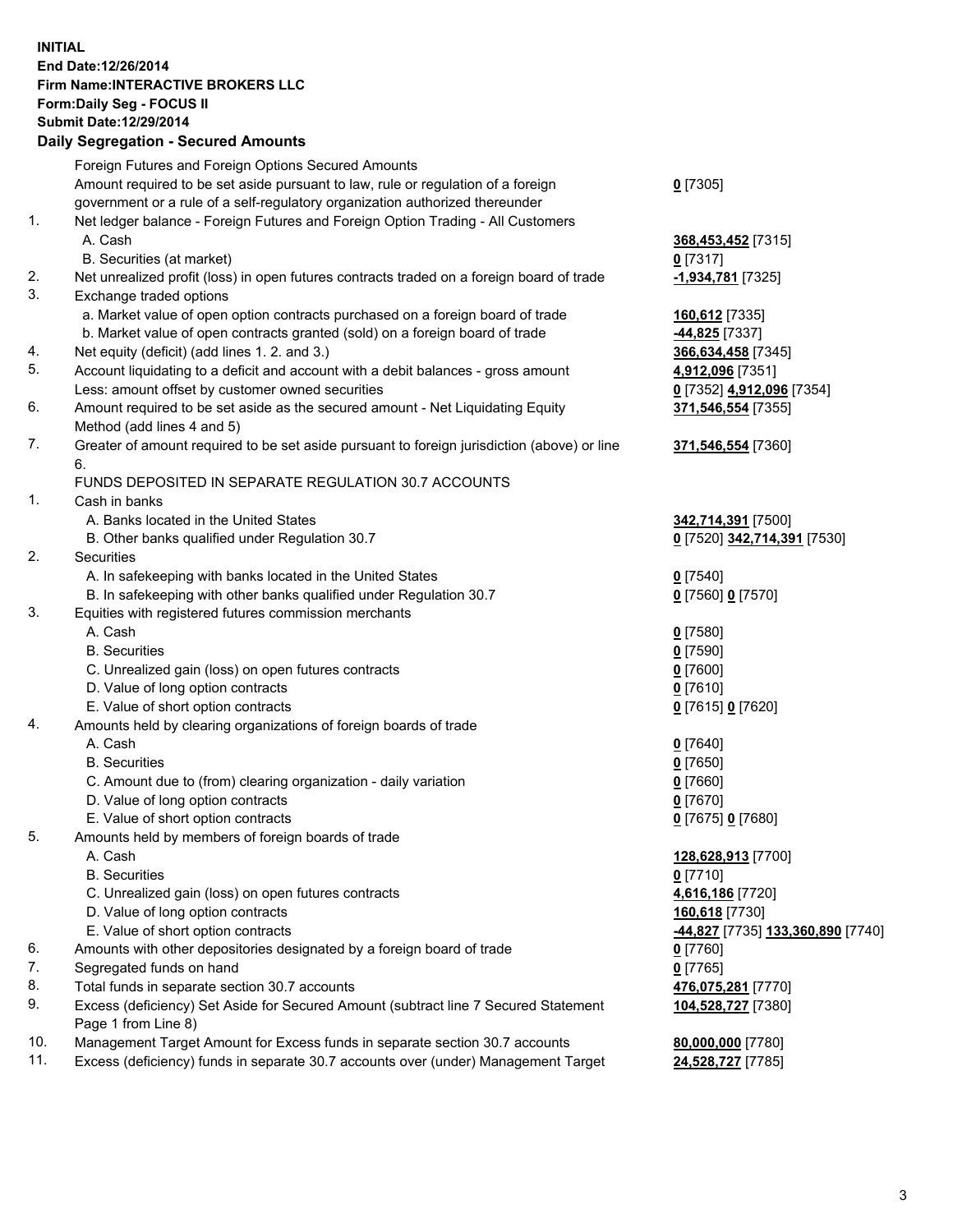**INITIAL End Date:12/26/2014 Firm Name:INTERACTIVE BROKERS LLC Form:Daily Seg - FOCUS II Submit Date:12/29/2014 Daily Segregation - Segregation Statement** SEGREGATION REQUIREMENTS(Section 4d(2) of the CEAct) 1. Net ledger balance A. Cash **2,421,513,652** [7010] B. Securities (at market) **0** [7020] 2. Net unrealized profit (loss) in open futures contracts traded on a contract market **-25,115,514** [7030] 3. Exchange traded options A. Add market value of open option contracts purchased on a contract market **141,088,029** [7032] B. Deduct market value of open option contracts granted (sold) on a contract market **-215,266,217** [7033] 4. Net equity (deficit) (add lines 1, 2 and 3) **2,322,219,950** [7040] 5. Accounts liquidating to a deficit and accounts with debit balances - gross amount **5,800,056** [7045] Less: amount offset by customer securities **0** [7047] **5,800,056** [7050] 6. Amount required to be segregated (add lines 4 and 5) **2,328,020,006** [7060] FUNDS IN SEGREGATED ACCOUNTS 7. Deposited in segregated funds bank accounts A. Cash **412,377,027** [7070] B. Securities representing investments of customers' funds (at market) **1,141,326,743** [7080] C. Securities held for particular customers or option customers in lieu of cash (at market) **0** [7090] 8. Margins on deposit with derivatives clearing organizations of contract markets A. Cash **20,078,774** [7100] B. Securities representing investments of customers' funds (at market) **84,925,240** [7110] C. Securities held for particular customers or option customers in lieu of cash (at market) **0** [7120] 9. Net settlement from (to) derivatives clearing organizations of contract markets **627,128** [7130] 10. Exchange traded options A. Value of open long option contracts **1,084,108** [7132] B. Value of open short option contracts **-11,999,938** [7133] 11. Net equities with other FCMs A. Net liquidating equity **-37,366,459** [7140] B. Securities representing investments of customers' funds (at market) **914,992,640** [7160] C. Securities held for particular customers or option customers in lieu of cash (at market) **0** [7170] 12. Segregated funds on hand **0** [7150] 13. Total amount in segregation (add lines 7 through 12) **2,526,045,263** [7180] 14. Excess (deficiency) funds in segregation (subtract line 6 from line 13) **198,025,257** [7190] 15. Management Target Amount for Excess funds in segregation **155,000,000** [7194]

16. Excess (deficiency) funds in segregation over (under) Management Target Amount Excess

**43,025,257** [7198]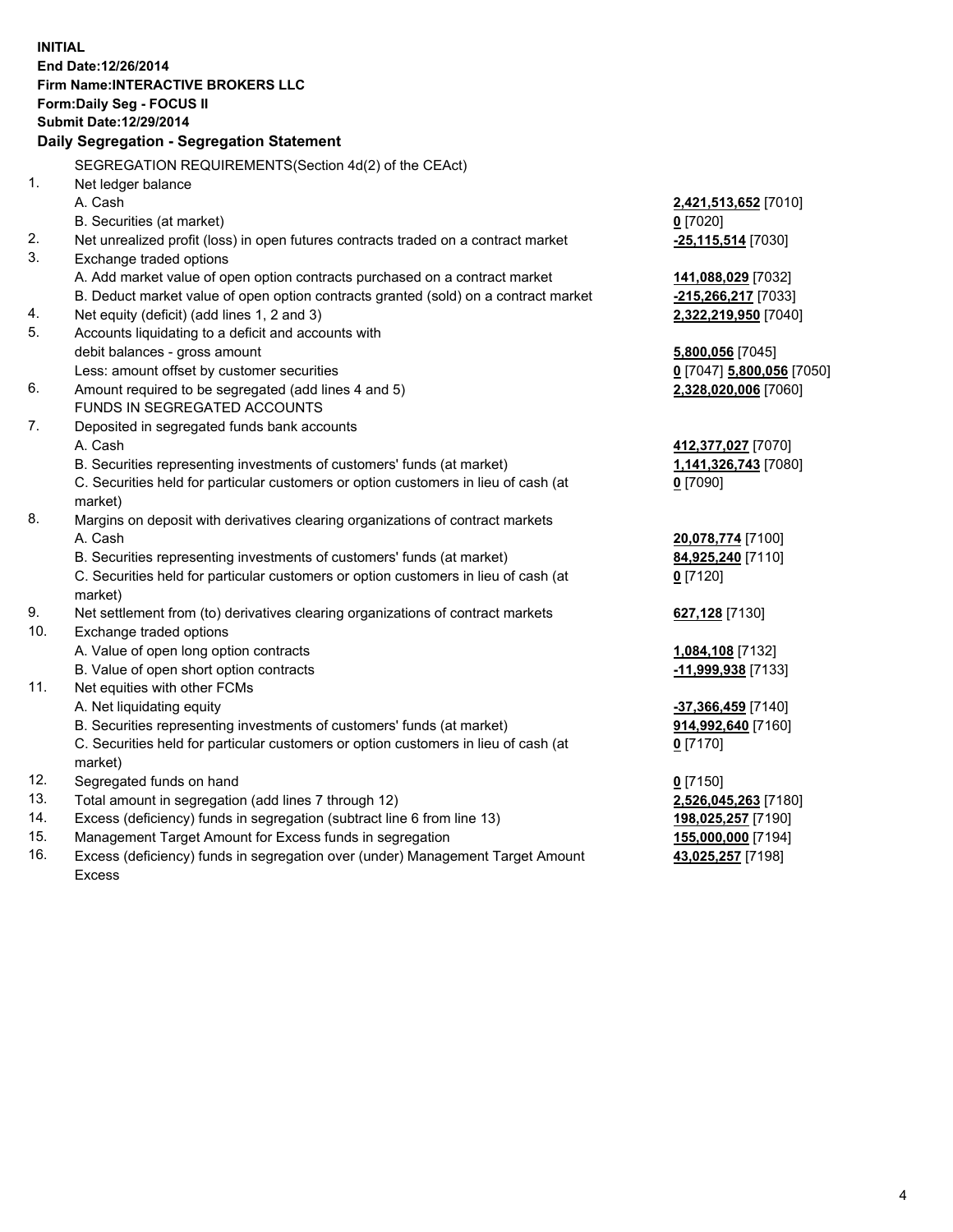## **INITIAL End Date:12/26/2014 Firm Name:INTERACTIVE BROKERS LLC Form:Daily Seg - FOCUS II Submit Date:12/29/2014 Daily Segregation - Supplemental**

| $\blacksquare$           | Total gross margin deficiencies - Segregated Funds Origin                              | 103,681 [9100] |
|--------------------------|----------------------------------------------------------------------------------------|----------------|
| $\sim$                   | Total gross margin deficiencies - Secured Funds Origin                                 | 8,356 [9101]   |
| $\blacksquare$           | Total gross margin deficiencies - Cleared Swaps Customer Collateral Funds Origin       | $0$ [9102]     |
| $\blacksquare$           | Total gross margin deficiencies - Noncustomer and Proprietary Accounts Origin          | $0$ [9103]     |
| $\blacksquare$           | Total number of accounts contributing to total gross margin deficiencies - Segregated  | 10 [9104]      |
|                          | Funds Origin                                                                           |                |
| $\blacksquare$           | Total number of accounts contributing to total gross margin deficiencies - Secured     | 2 [9105]       |
|                          | <b>Funds Origin</b>                                                                    |                |
| $\blacksquare$           | Total number of accounts contributing to the total gross margin deficiencies - Cleared | $0$ [9106]     |
|                          | Swaps Customer Collateral Funds Origin                                                 |                |
| $\overline{\phantom{a}}$ | Total number of accounts contributing to the total gross margin deficiencies -         | $0$ [9107]     |
|                          | Noncustomer and Proprietary Accounts Origin                                            |                |
| $\overline{\phantom{a}}$ | Upload a copy of the firm's daily margin report the FCM uses to issue margin calls     |                |
|                          | which corresponds with the reporting date.                                             |                |

12.26.2014 Commodity Margin Deficiency Report.xls